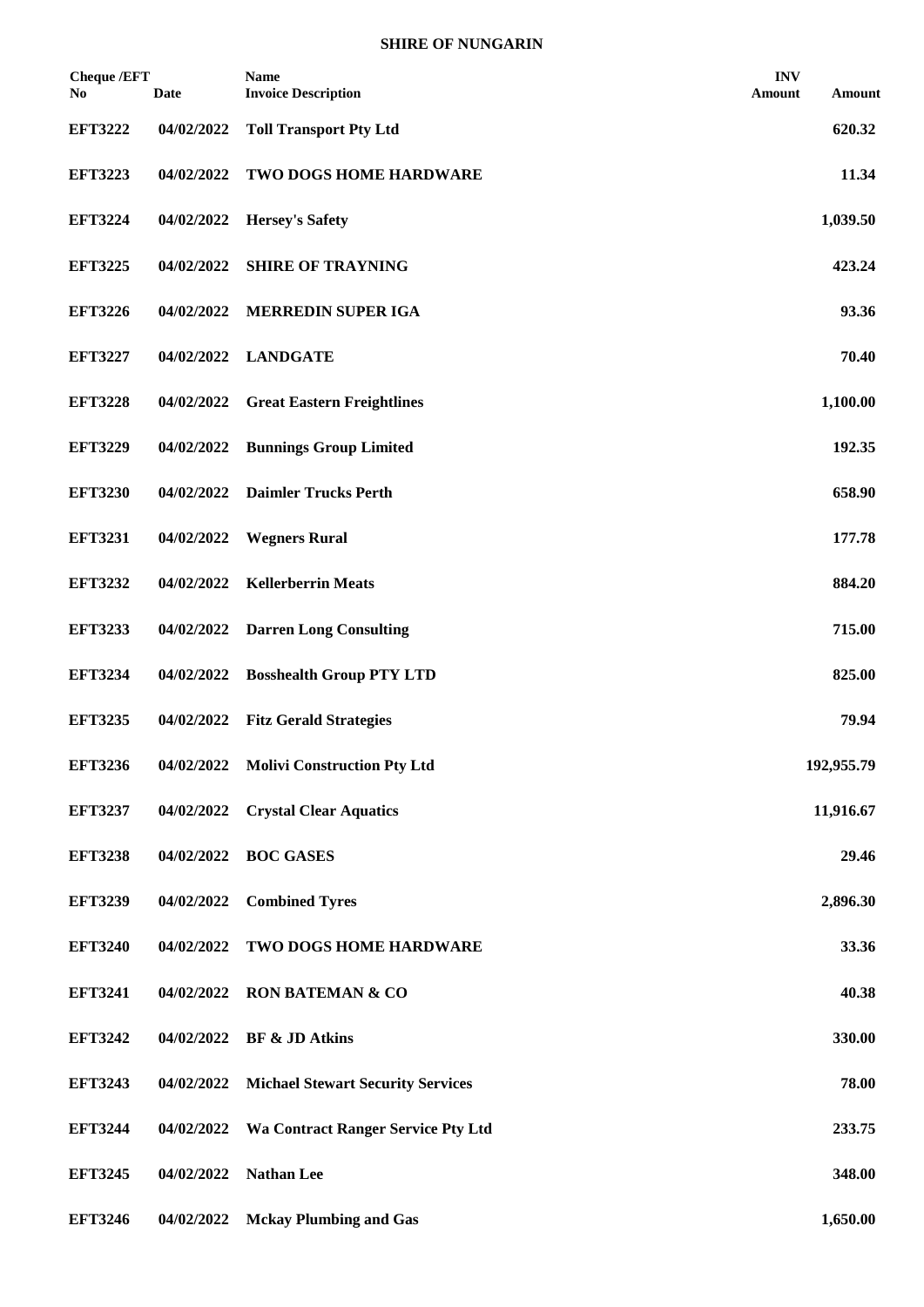| <b>Cheque /EFT</b><br>No. | <b>Date</b> | <b>Name</b><br><b>Invoice Description</b>             | <b>INV</b><br>Amount | Amount   |
|---------------------------|-------------|-------------------------------------------------------|----------------------|----------|
| <b>EFT3247</b>            | 11/02/2022  | STEWART & HEATON CLOTHING CO PTY LTD                  |                      | 1,439.44 |
| <b>EFT3248</b>            | 11/02/2022  | <b>AVON WASTE</b>                                     |                      | 1,658.70 |
| <b>EFT3249</b>            | 11/02/2022  | <b>Toll Transport Pty Ltd</b>                         |                      | 71.26    |
| <b>EFT3250</b>            | 11/02/2022  | <b>SUNNY SIGN COMPANY</b>                             |                      | 1,882.43 |
| <b>EFT3251</b>            | 11/02/2022  | <b>Great Southern Fuel Supplies</b>                   |                      | 5,636.76 |
| <b>EFT3252</b>            | 11/02/2022  | <b>Wegners Rural</b>                                  |                      | 70.83    |
| <b>EFT3253</b>            | 11/02/2022  | <b>McLeods Barristers and Solicitors</b>              |                      | 4,621.50 |
| <b>EFT3254</b>            | 11/02/2022  | TWO DOGS HOME HARDWARE                                |                      | 349.93   |
| <b>EFT3255</b>            | 11/02/2022  | <b>SUNNY SIGN COMPANY</b>                             |                      | 1,346.40 |
| <b>EFT3256</b>            | 11/02/2022  | MERREDIN SUPER IGA                                    |                      | 16.20    |
| <b>EFT3257</b>            | 11/02/2022  | <b>Wheatbelt Office &amp; Business Machines</b>       |                      | 343.56   |
| <b>EFT3258</b>            | 11/02/2022  | <b>Wheatbelt Refrigeration &amp; Air-Conditioning</b> |                      | 855.36   |
| <b>EFT3259</b>            | 11/02/2022  | <b>Allwest Equipment Hire</b>                         |                      | 2,860.00 |
| <b>EFT3260</b>            | 11/02/2022  | <b>Mckay Plumbing and Gas</b>                         |                      | 6,655.00 |
| <b>EFT3261</b>            |             | 11/02/2022 Peter Lethborg                             |                      | 75.98    |
| <b>EFT3262</b>            | 11/02/2022  | <b>ABCO Products</b>                                  |                      | 50.27    |
| <b>EFT3263</b>            | 18/02/2022  | <b>BOC GASES</b>                                      |                      | 64.47    |
| <b>EFT3264</b>            | 18/02/2022  | <b>Combined Tyres</b>                                 |                      | 44.00    |
| <b>EFT3265</b>            | 18/02/2022  | TWO DOGS HOME HARDWARE                                |                      | 79.39    |
| <b>EFT3266</b>            | 18/02/2022  | <b>RON BATEMAN &amp; CO</b>                           |                      | 20.77    |
| <b>EFT3267</b>            | 18/02/2022  | <b>OFFICE WORKS DIRECT</b>                            |                      | 53.39    |
| <b>EFT3268</b>            | 18/02/2022  | <b>SHIRE OF TRAYNING</b>                              |                      | 319.00   |
| <b>EFT3269</b>            | 18/02/2022  | <b>AIT SPECIALISTS PTY LTD</b>                        |                      | 53.46    |
| <b>EFT3270</b>            |             | 18/02/2022 STEWART & HEATON CLOTHING CO PTY LTD       |                      | 1,331.42 |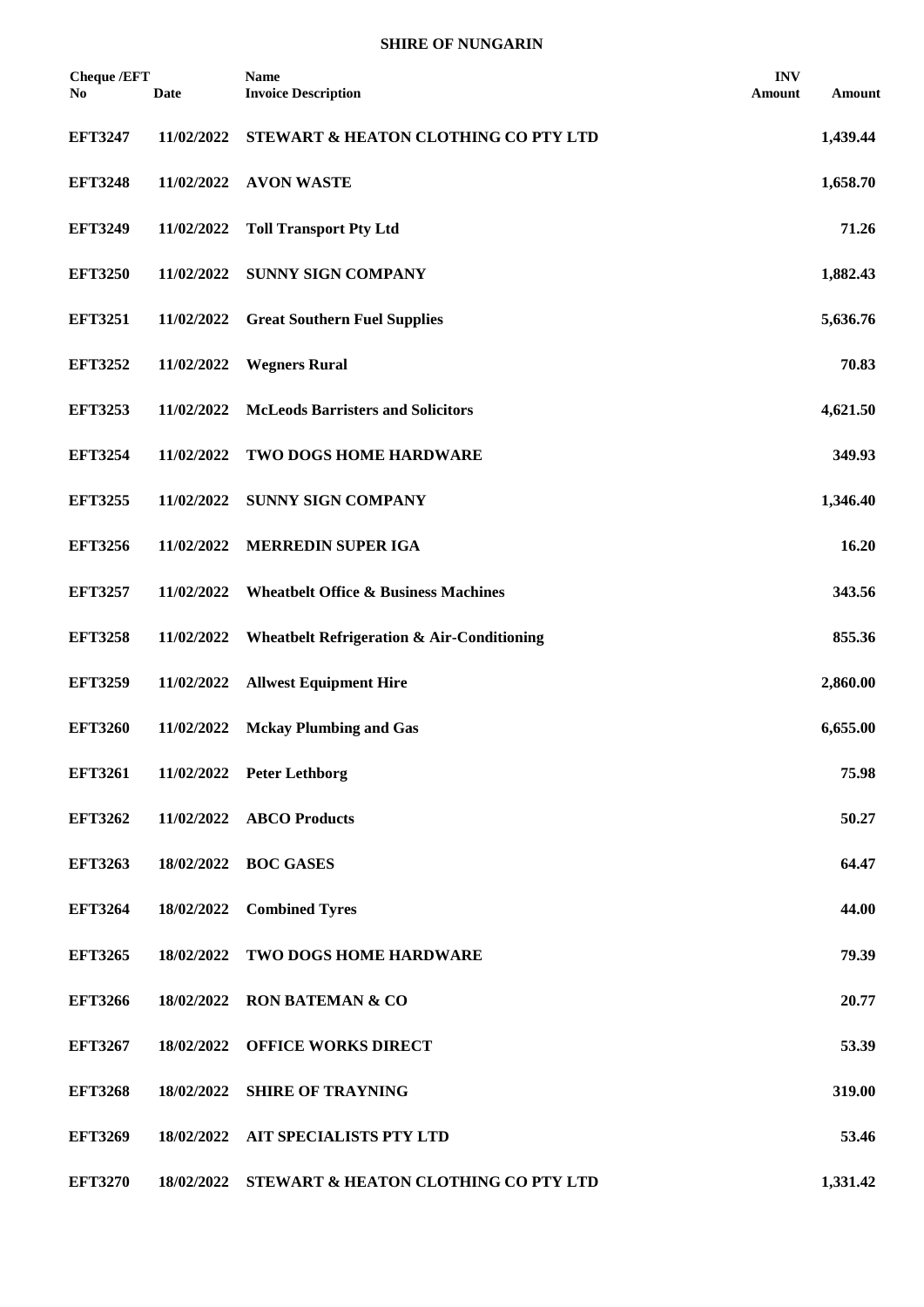| <b>Cheque /EFT</b><br>No. | <b>Date</b> | <b>Name</b><br><b>Invoice Description</b>             | <b>INV</b><br>Amount | Amount   |
|---------------------------|-------------|-------------------------------------------------------|----------------------|----------|
| <b>EFT3271</b>            | 18/02/2022  | <b>Nungarin Community Resource Centre</b>             |                      | 28.65    |
| <b>EFT3272</b>            | 18/02/2022  | <b>Micksippe Carpentry</b>                            |                      | 880.00   |
| <b>EFT3273</b>            | 18/02/2022  | <b>Wheatbelt Refrigeration &amp; Air-Conditioning</b> |                      | 426.91   |
| <b>EFT3274</b>            | 18/02/2022  | Pestex Co                                             |                      | 1,127.50 |
| <b>EFT3275</b>            | 18/02/2022  | <b>GVM Solutions</b>                                  |                      | 4,089.57 |
| <b>EFT3276</b>            | 18/02/2022  | <b>Mckay Plumbing and Gas</b>                         |                      | 4,389.00 |
| <b>EFT3277</b>            | 18/02/2022  | Professional Irrigation & Trenching Services Pty Ltd  |                      | 759.00   |
| <b>EFT3278</b>            | 18/02/2022  | <b>Toro Australia Group Sales Pty Ltd</b>             |                      | 30.20    |
| <b>EFT3279</b>            | 28/02/2022  | <b>GARY CHARLES COUMBE</b>                            |                      | 335.86   |
| <b>EFT3280</b>            | 28/02/2022  | RENIRA EILEEN O'CONNELL                               |                      | 229.20   |
| <b>EFT3281</b>            | 28/02/2022  | <b>KERRY LORELLE DAYMAN</b>                           |                      | 188.40   |
| <b>EFT3282</b>            | 28/02/2022  | Pippa de Lacy                                         |                      | 862.28   |
| <b>EFT3283</b>            | 28/02/2022  | <b>Jason Davis</b>                                    |                      | 233.20   |
| <b>EFT3284</b>            | 28/02/2022  | <b>Bill Lee</b>                                       |                      | 214.00   |
| <b>EFT3285</b>            | 28/02/2022  | <b>Michael Caughey</b>                                |                      | 230.00   |
| <b>EFT3286</b>            | 28/02/2022  | <b>Combined Tyres</b>                                 |                      | 374.00   |
| <b>EFT3287</b>            | 28/02/2022  | <b>Toll Transport Pty Ltd</b>                         |                      | 115.91   |
| <b>EFT3288</b>            | 28/02/2022  | <b>SHIRE OF MERREDIN</b>                              |                      | 91.00    |
| <b>EFT3289</b>            | 28/02/2022  | TWO DOGS HOME HARDWARE                                |                      | 77.42    |
| <b>EFT3290</b>            | 28/02/2022  | <b>ROSS'S DIESEL SERVICE</b>                          |                      | 101.10   |
| <b>EFT3291</b>            | 28/02/2022  | OFFICE WORKS DIRECT                                   |                      | 195.00   |
| <b>EFT3292</b>            | 28/02/2022  | SUNNY SIGN COMPANY                                    |                      | 308.00   |
| <b>EFT3293</b>            | 28/02/2022  | <b>LANDGATE</b>                                       |                      | 41.30    |
| <b>EFT3294</b>            | 28/02/2022  | <b>Nungarin Community Resource Centre</b>             |                      | 9.30     |
| <b>EFT3295</b>            | 28/02/2022  | <b>WCS Concrete Pty Ltd</b>                           |                      | 1,056.00 |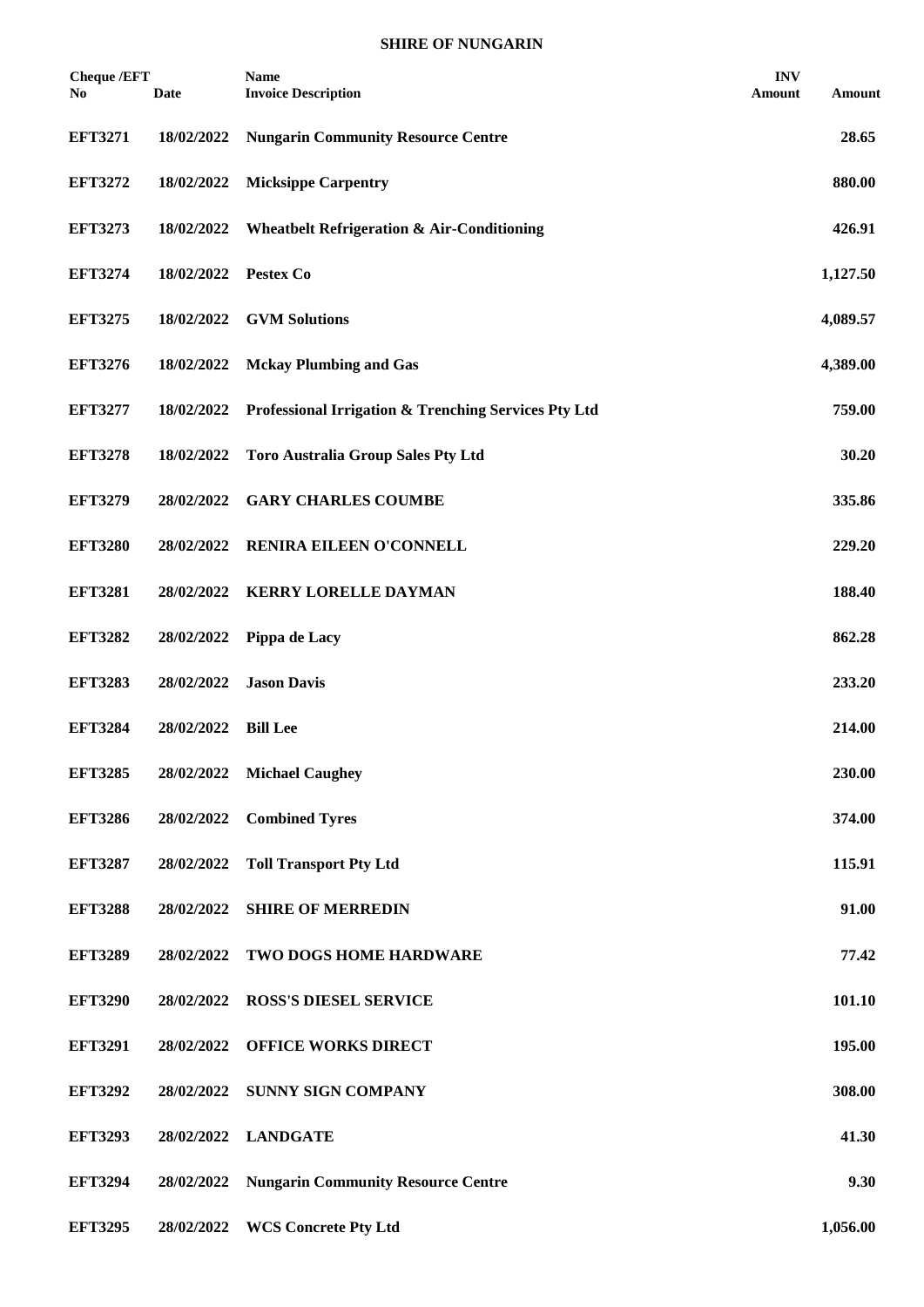| <b>Cheque /EFT</b><br>No. | <b>Date</b> | <b>Name</b><br><b>Invoice Description</b>         | <b>INV</b><br>Amount | Amount    |
|---------------------------|-------------|---------------------------------------------------|----------------------|-----------|
| <b>EFT3296</b>            | 28/02/2022  | <b>Jackson McDonald Lawyers</b>                   |                      | 1,336.50  |
| <b>EFT3297</b>            | 28/02/2022  | <b>Source Machinery PTY LTD</b>                   |                      | 316.42    |
| <b>EFT3298</b>            | 28/02/2022  | <b>Darren Long Consulting</b>                     |                      | 4,730.00  |
| 16889                     | 04/02/2022  | <b>WATER CORPORATION</b>                          |                      | 14,878.52 |
| 16890                     | 04/02/2022  | <b>SYNERGY</b>                                    |                      | 6,353.13  |
| 16891                     | 04/02/2022  | <b>Elgas Limited</b>                              |                      | 47.30     |
| 16892                     | 11/02/2022  | <b>WATER CORPORATION</b>                          |                      | 6,593.47  |
| 16893                     | 11/02/2022  | <b>SYNERGY</b>                                    |                      | 3,744.60  |
| 16894                     | 11/02/2022  | <b>AUSTRALIA POST</b>                             |                      | 99.00     |
| 16895                     | 16/02/2022  | NUNGARIN SHIRE-PETTY CASH                         |                      | 172.30    |
| 16896                     | 28/02/2022  | <b>SYNERGY</b>                                    |                      | 1,006.36  |
| 16897                     | 28/02/2022  | <b>Nungarin Community Resource Centre</b>         |                      | 18.27     |
| DD8546.1                  | 02/02/2022  | <b>Aware Super</b>                                |                      | 2,434.15  |
| DD8546.2                  | 02/02/2022  | <b>BT</b> Super for Life                          |                      | 290.26    |
| DD8546.3                  | 02/02/2022  | AUSTRALIAN SUPER ADMINISTRATION                   |                      | 342.00    |
| DD8546.4                  | 02/02/2022  | <b>MLC</b> Super Fund                             |                      | 219.47    |
| DD8546.5                  | 02/02/2022  | WA LOCAL GOVERNMENT SUPERANNUATION<br><b>PLAN</b> |                      | 526.35    |
| DD8560.1                  | 01/02/2022  | <b>SHIRE OF WAROONA</b>                           |                      | 250.00    |
| DD8563.1                  | 08/02/2022  | <b>SHIRE OF NUNGARIN</b>                          |                      | 2,200.00  |
| DD8576.1                  | 08/02/2022  | <b>TELSTRA CORPORATION</b>                        |                      | 55.00     |
| DD8580.1                  | 16/02/2022  | <b>Aware Super</b>                                |                      | 2,568.92  |
| DD8580.2                  | 16/02/2022  | <b>BT</b> Super for Life                          |                      | 287.09    |
| DD8580.3                  | 16/02/2022  | <b>AUSTRALIAN SUPER ADMINISTRATION</b>            |                      | 342.00    |
| DD8580.4                  | 16/02/2022  | WA LOCAL GOVERNMENT SUPERANNUATION<br><b>PLAN</b> |                      | 539.07    |